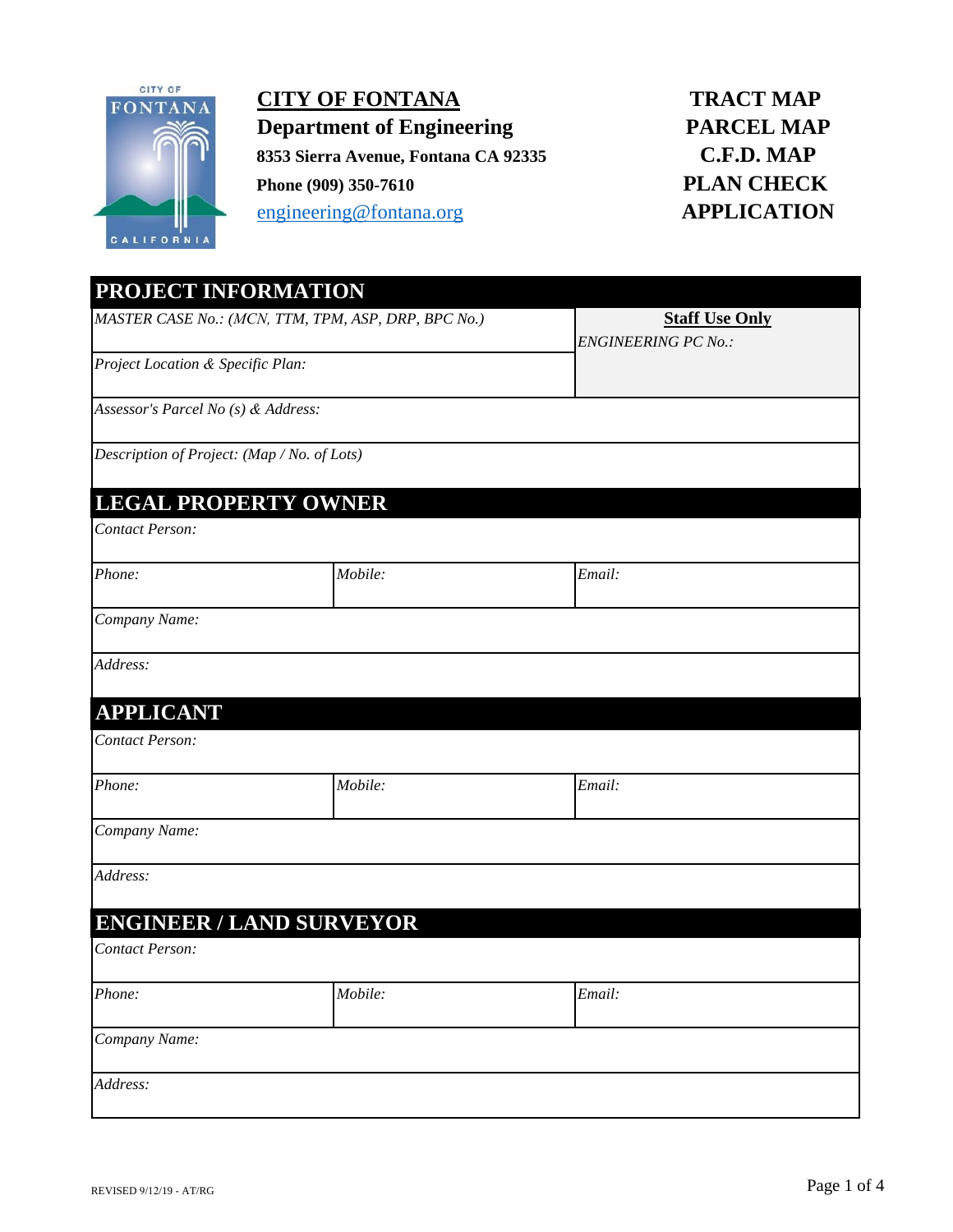| <b>LANDSCAPE ARCHITECT</b> |  |
|----------------------------|--|
|                            |  |

*Contact Person:*

| Phone: | Mobile: | $\cdot$ $\cdot$<br>┳<br>mail: |
|--------|---------|-------------------------------|
|        |         |                               |

*Company Name:*

*Address:*

# **OWNER / APPLICANT CERTIFICATION**

*information is true and correct. I certify that I am presently the legal owner of the above-described property or can act as an agent on their behalf. Further, I acknowledge the filing of this application and certify that all above* 

*Date:*

*Signature:*

*Print Name and Title:*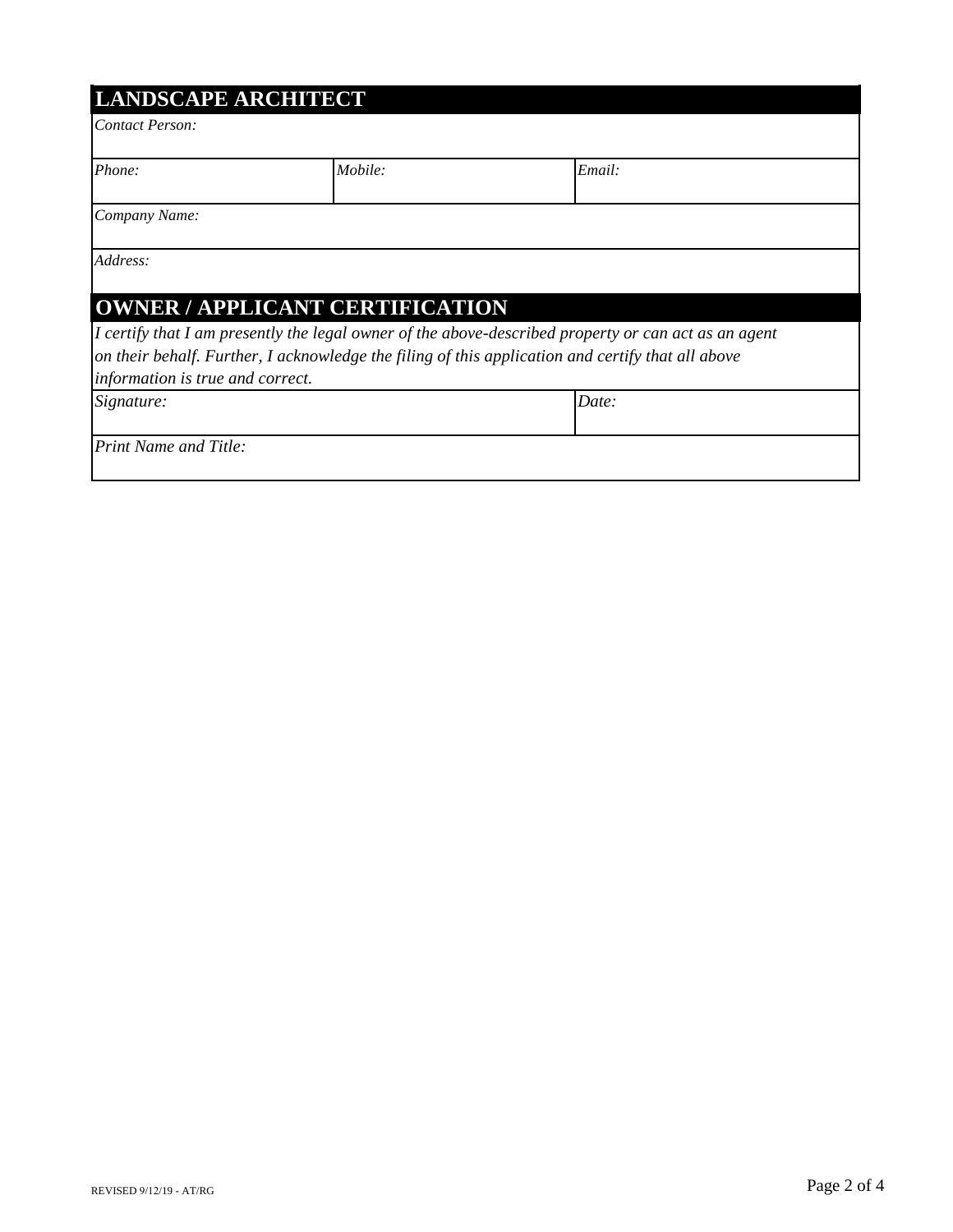## **CITY OF FONTANA DEPARTMENT of ENGINEERING**

#### *THIS FORM MUST BE SUBMITTED WITH FIRST PLAN CHECK (INCOMPLETE APPLICATIONS WILL BE REJECTED)*

| Provided: | Quantity: |                                                                                                                                                 |
|-----------|-----------|-------------------------------------------------------------------------------------------------------------------------------------------------|
|           | 2 Sets    |                                                                                                                                                 |
|           | 2 Sets    |                                                                                                                                                 |
|           | 1 Set     | Copy of Approved Tentative Tract Map / Parcel Map                                                                                               |
|           | 1 Sets    | Latest Assessor's full size map                                                                                                                 |
|           | 1 Set     | Grant Deeds of the subject property                                                                                                             |
|           | 1 Set     | All Deed references used in the establishment of the Final Tract / Parcel Map                                                                   |
|           | 1 Set     | Calculations showing the closure and area of the distinctive border                                                                             |
|           | 1 Set     | Calculation showing the closure of the centerline survey around the property in<br>question, "not a part" area, and other control lines         |
|           | 1 Set     | Show the establishment of controlling lines or deeds if it cannot be shown on the Final<br>Map                                                  |
| 10.       | 1 Set     | All record references used in the Final Map such as: Record of Survey, Tract Maps,<br>Parcel maps, County maps, centerline ties and field books |
|           | 1 Set     | Copy of the Approved Conditions of Approval                                                                                                     |
|           | 1 Set     | Latest Preliminary Title Report (within 6 months)                                                                                               |

**Initials: \_\_\_\_\_\_\_\_\_\_\_ 4th and subsequent plan check reviews will require additional plan check fees and will be based on Time & Material.**